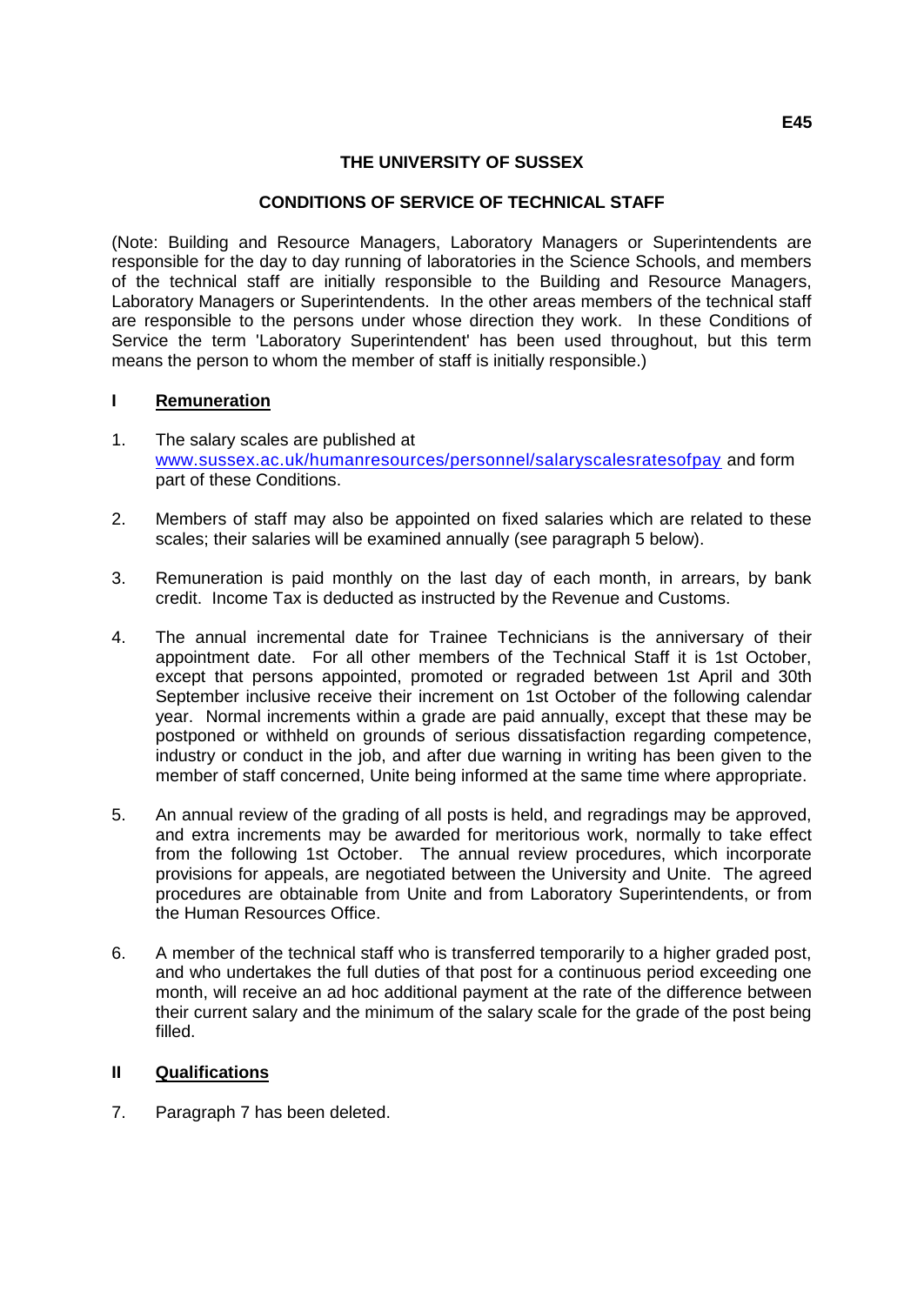8. The normal education requirement for a technician Grade C is an Ordinary National Certificate in Sciences, BTEC Certificate or Diploma, other approved equivalent qualification, or equivalent experience. For Grade D it may be either an Ordinary National Certificate or Higher National Certificate or equivalent, or equivalent experience according to the particular specialisation of the post. For Grade E and above it is a Higher National Certificate or other approved qualification, or equivalent experience.

# **III Training Facilities**

9. Members of staff are encouraged to undertake further training relevant to their work; in particular Trainee Technicians are expected to take courses of training, since promotion to a technician grade may depend on obtaining certain specified qualifications. Time off up to two half days per week will be granted to Trainee Technicians, and at the discretion of Laboratory Superintendents to other grades, for attendance at classes etc. The University will also pay a contribution of up to 100% towards tuition and examination fees and other expenses for approved courses. Details of training facilities (Document E55) can be obtained from Laboratory Superintendents or from the Human Resources Office. Agreement 32 on Trainee Technicians is also available on request.

# **IV Probation**

10. Members of staff are appointed on probation for a period of three months unless stated otherwise in their letter of appointment. A member who is transferred or promoted on these conditions will not be placed on probation for a second time. During the probationary period all these conditions of service apply except that the appointment may be terminated by one week's notice in writing on either side. During the last month of the probationary period consideration is given to confirming the member's appointment or to extending it for a further period. If the appointment is not confirmed on the expiry of any probationary period or of any extension to it, the appointment will terminate. The member will be informed in writing of the University's decision at least one week before the appointment terminates in this way.

# **V Hours of Work**

- 11. The normal working hours for full-time members of the technical staff up to and including Grade 6 are 36.5 hours per week, not including one hour for lunch per day. Hours of work are generally Mondays to Fridays, between 9.00 am and 5.30 pm.
- 12. The actual hours and times of working are prescribed by the Laboratory Superintendent, who has the discretion to vary them if necessary to meet the needs of the Laboratory. Overtime work may, on occasion, be required, in which case time off in lieu will be granted or overtime payment made, as agreed in advance between the Laboratory Superintendent and the member concerned.
- 13. The hours of work are not specified for technical staff on Grade 7 or above.

# **VI Rates of Overtime Pay**

14. The rates of overtime pay are calculated on the basis of a 36.5 hour week. The overtime premia are as follows: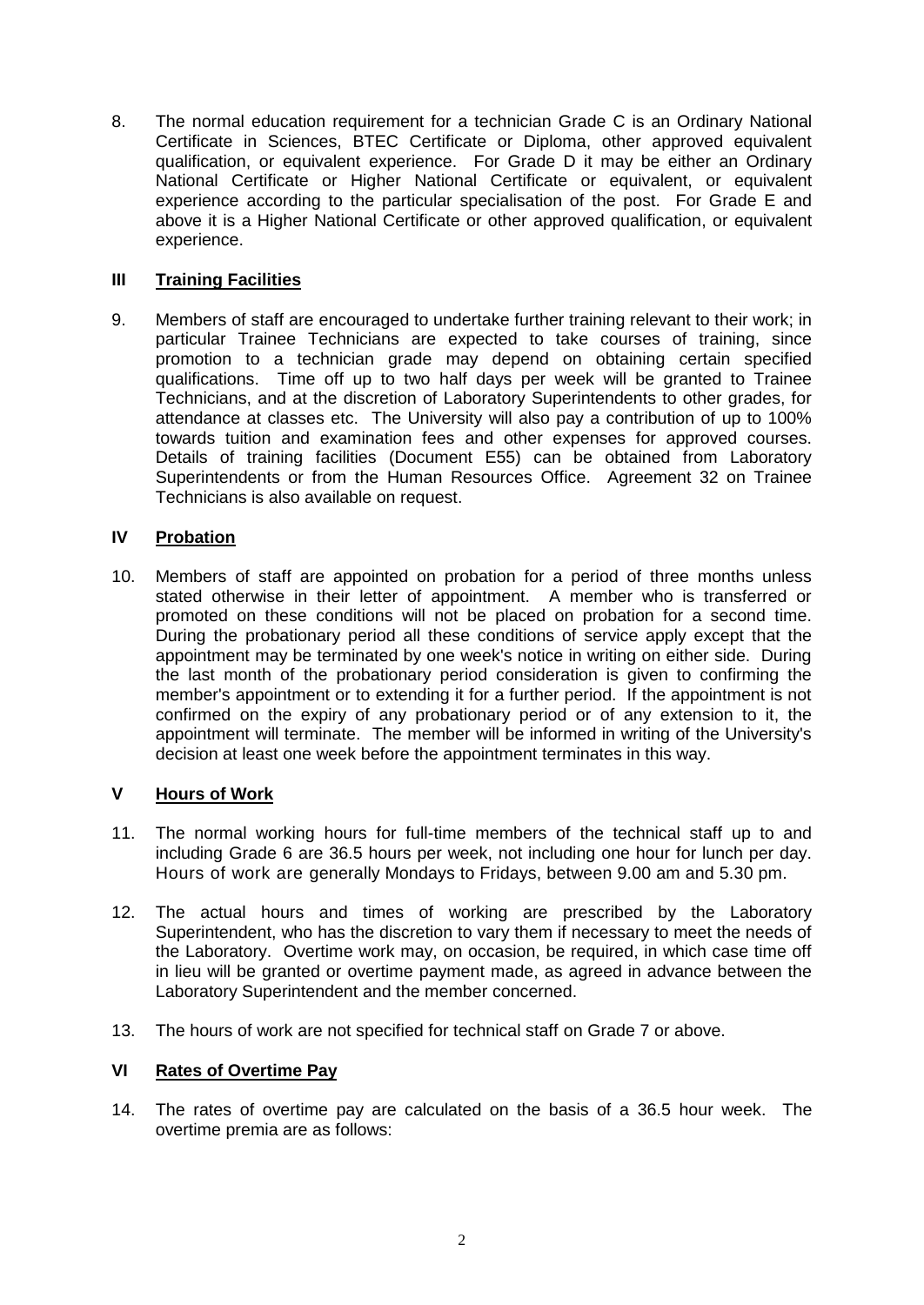Time worked in addition to the daily work which forms part of the normal working week of 36.5 hours is counted as overtime and is paid at the following rates:-

> Time and a half for hours worked beyond 36.5 hours on days 1-5 inclusive that an individual works in their working week.

Time and three quarters for hours worked beyond 36.5 hours on either or both of the  $6<sup>th</sup>$  or  $7<sup>th</sup>$  day worked in a week.

- 15. Where time off in lieu of payment is granted, the time off shall be for the actual hours worked.
- 16. Overtime payments are not made to persons on Grade 7 and above.

### **VII Holiday Entitlement and Pay**

- 17. Full time members of the technical staff other than those on Grade 7 or above are entitled in the leave year 1st October to 30th September to twenty working days' holiday with pay; Technicians on Grade 7 or above are entitled to twenty four working days. The time or times at which this annual leave may be taken is subject to the approval of the person to whom the member of staff is responsible for their day-to-day work. If, owing to the exigencies of the work, full entitlement cannot be taken, up to five days may be carried forward to the next year (but no longer), upon written application to the Laboratory Superintendent.
- 18. In addition, full-time members of the technical staff are entitled to paid holidays on eight public/bank holidays and four other days when the University operates on minimum service. The University may also grant paid holidays on certain additional minimum service days. Members of staff may be required to work on any of these public/bank holidays or minimum service days and if they are so required to work they will be entitled to double time for all hours worked plus time off in lieu, up to a maximum of an individual's normal working day, irrespective of the 36.5 hour threshold having been reached. Bank/public holidays and minimum service days are deemed to start at 12 midnight and end at 12 midnight, 24 hours later.
- 19. If in any leave year the total of annual leave, public holidays and minimum service days as stated in paragraphs 17 and 18 above falls short of the total number shown below appropriate to the service and grade of the individual concerned, the balance may be taken as annual leave in addition to the basic entitlement.

| Grade            | Length of Service                    | <b>Basic Entitlement</b> | <b>Total Entitlement</b> |
|------------------|--------------------------------------|--------------------------|--------------------------|
| 7 or above       | Irrespective of<br>length of service | 24 days                  | 38 days                  |
|                  |                                      |                          |                          |
| All other grades | Less than three years                | 20 days                  | 34 days                  |
|                  | Three to four years                  | 21 days                  | 35 days                  |
|                  | Four to five years                   | 22 days                  | 36 days                  |
|                  | Five years or more                   | 23 days                  | 37 days                  |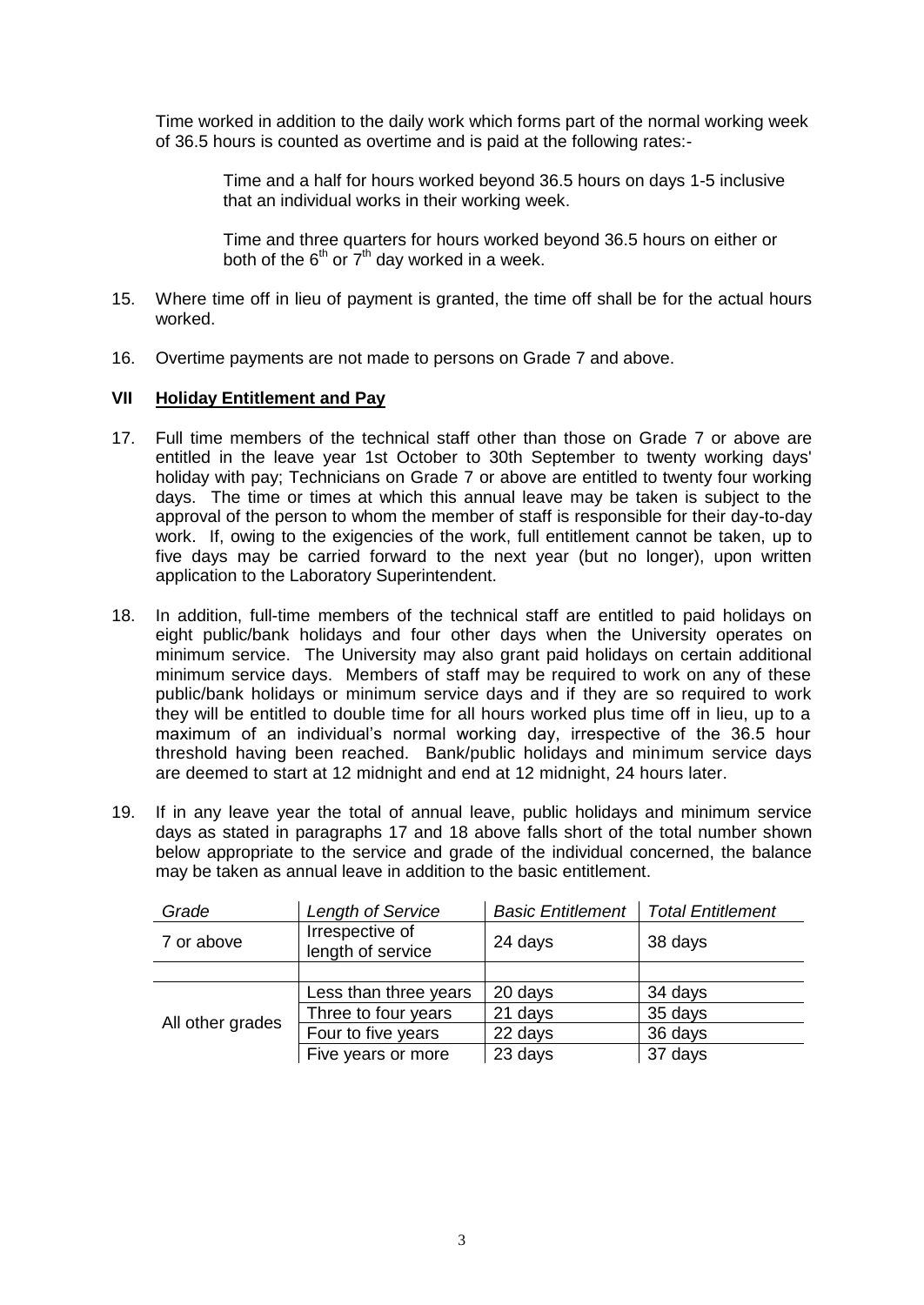This provision applies to full-time members of the technical staff and 'service' is continuous service prior to the commencement of the leave year. For this purpose the 'continuous service' referred to must be as a member of the Technical Staff including service as a Trainee Technician. Service is as an employee of the University, irrespective of the source of funds used for salary payments (whether HEFCE or research grant for example). Breaks in service of less than three months will normally be disregarded where the break was not at the wish of the member.

- 20. Part-time and part-year members of the technical staff are entitled to a pro-rata proportion of the:
	- i holidays
	- ii public/bank holidays; and
	- iii minimum service days

stated above depending on their hours of work (see Document E56 'Calculation of Holidays and Holiday Pay Due', available on request from the Human Resources Office). If a part-time or part-year member of staff exceeds their pro-rata entitlement to public/bank holidays and minimum service days within the leave year, the remainder will be taken from their basic holiday entitlement.

- 21. On termination of employment, a member of staff will be entitled, subject to the availability of funds, to payment of salary in respect of holidays accrued but not taken. The method by which the holidays and holiday pay due to a member at any time is calculated is described in Document E56.
- 22. Leave additional to entitlement with pay may be authorised in exceptional circumstances. Applications for leave additional to entitlement without pay will be given favourable consideration where possible. Requests for such leave, whether with or without pay, should be made in writing to the Laboratory Superintendent.

#### **VIII Sick Leave and Maternity Leave Arrangements**

23. Details of entitlement to maternity leave, paternity leave, adoption leave and parental leave are available from on the Human Resources website.

#### **IX Superannuation and Pension Arrangements**

24. The appointment is pensionable. The relevant scheme for staff on grades 1 to 6 is the Sussex Group Stakeholder Scheme. (The University of Sussex Pension and Assurance Scheme has closed to new members.)

The relevant scheme for staff on grades 7 and above is the Universities Superannuation Scheme.

#### **X National Insurance Contributions**

25 National Insurance contributions are deducted monthly from salaries. The amount of the contribution depends on whether or not the member is contracted out of the State Second Pension (S2P).

#### **XI Rights in Relation to Trade Union Membership**

- 26. A member of staff of the University has the right:
	- i to be a member of such trade union as he/she may choose;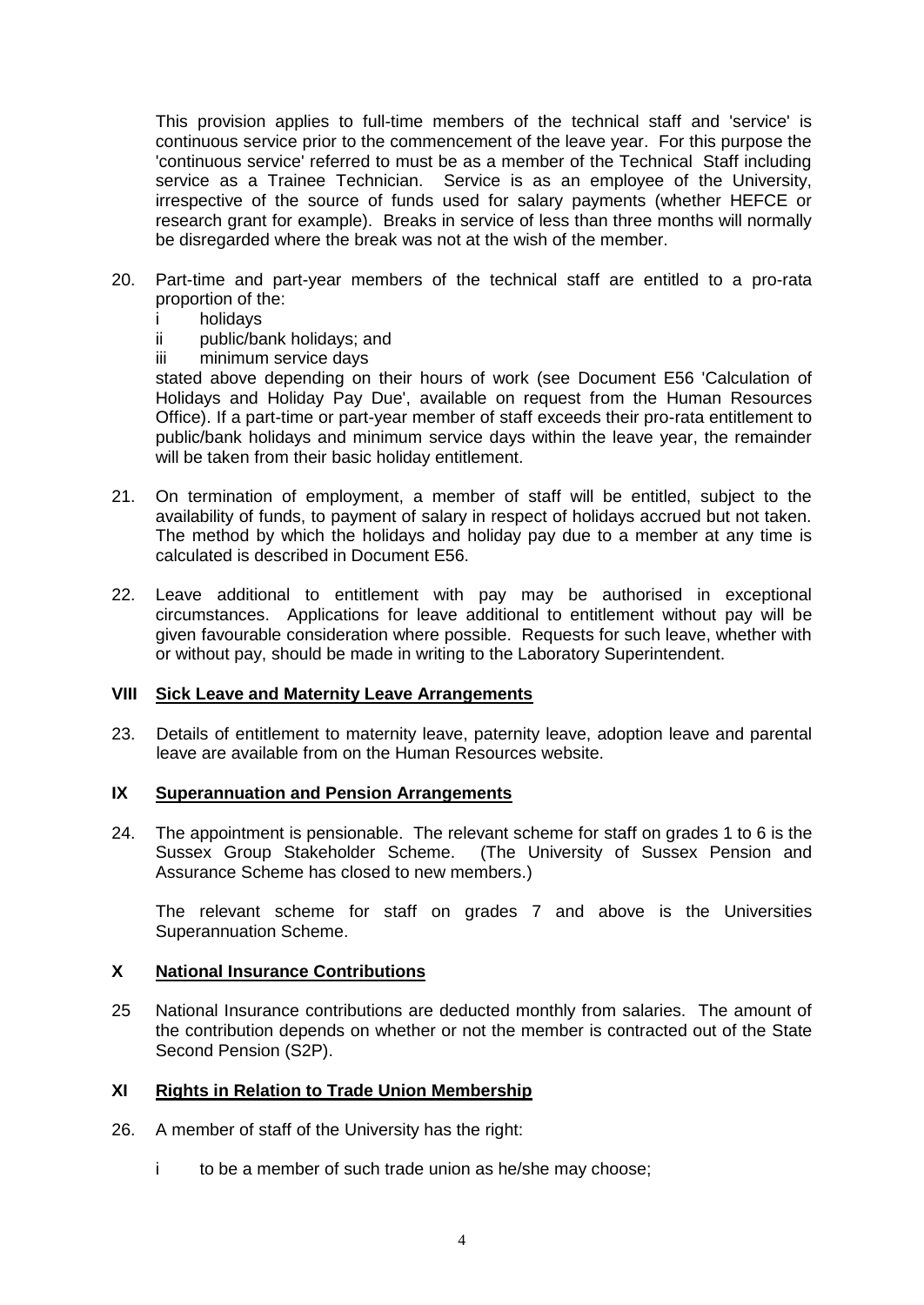- ii to be a member of no trade union or other organisation of workers;
- iii to refuse to be a member of any particular trade union or other organisation of workers;
- iv if a member of a trade union, to take part, at any appropriate time, in the activities of that union (including any activities as or with a view to becoming an official of that union) and to seek or accept appointment or election as an official of that union.

(Appropriate time in this paragraph means outside normal working hours or, if the consent of the person to whom the member of staff is responsible for their day-to-day work has been given, within working hours.)

- 27. The University has recognised Unite as the appropriate trade union for members of the technical staff for the purposes of:
	- i union recruitment and
	- ii representation of their own members and
	- iii representation and negotiation on behalf of the whole category of technical staffs.

# **XII Grievance Procedures**

28. A member of staff having an individual grievance, complaint or problem relating to their employment should, in the first instance, approach the person specified for this purpose on appointment or as amended from time to time. The procedure to be followed if the grievance is not satisfactorily settled at this stage is set out in the Staff Grievance Procedure, copies of which are available from the Human Resources Office.

# **XIII Discipline, Control and Welfare**

29. In matters affecting discipline or arrangement of work, a member of staff is under the direction of the Laboratory Superintendent or the person specified for this purpose on appointment or as amended from time to time.

# **XIV Residence**

30. Unless an exception has been made by the Vice-Chancellor in any individual case, full-time permanent members of the staff are required to reside within twenty miles of the University.

# **XV Transfers**

31. Appointments are made to the staff of the University and members of staff may be transferred from time to time from a laboratory or post to another within the University.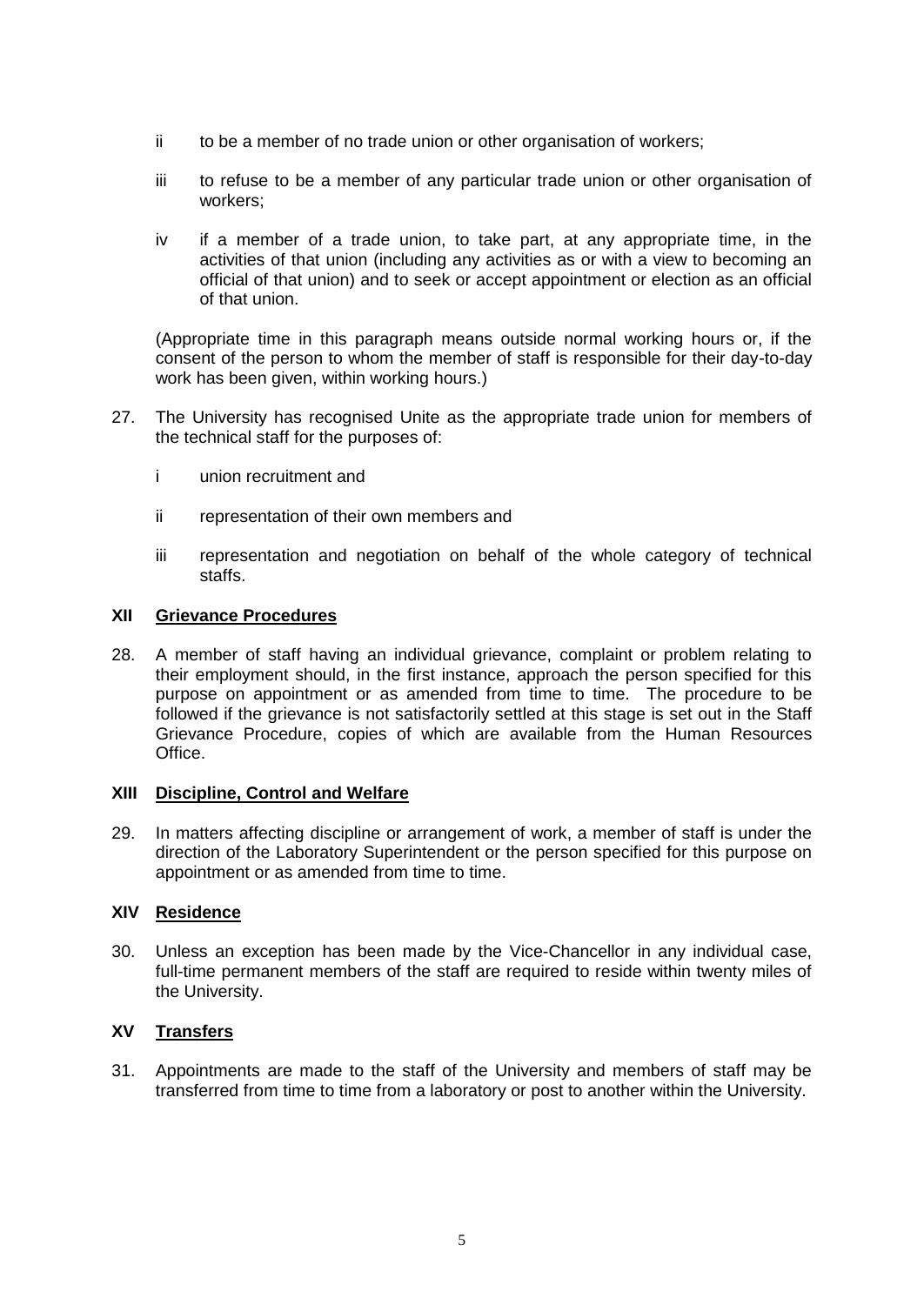# **XVI Termination of Contract**

32. The appointment may be terminated at any time by notice in writing on either side, or on the part of the University by the payment of salary in lieu of notice. The length of such notice is:

| By the Employer                            | Length of Notice |  |
|--------------------------------------------|------------------|--|
| For those on Grade 6 and above             | Three months     |  |
| For all other grades where the employee    | One month        |  |
| has a period of continuous service of less |                  |  |
| than five years:                           |                  |  |
| For all other grades where the employee    | Three months     |  |
| has a period of continuous service of five |                  |  |
| years or more                              |                  |  |
| By the Employee                            |                  |  |
| For those on Grade 6 and above             | Three months*    |  |
| For all other grades                       | One month*       |  |

\* Members of staff are encouraged to give as much notice as possible when they intend to leave the University.

Staff who were in post before 1st April 1974 had the option of remaining on their existing conditions of service (subject to the Employment Rights Act) or of transferring to the length of notice set out above.

In the case of gross misconduct, the appointment may be terminated immediately, in which case the University shall not be under any obligation to pay salary other than for hours worked.

# **XVII Whole-time Appointments**

33. In the case of full-time appointments to the University members of staff may not hold any other continuing engagement except with the prior consent of the University, which shall not be unreasonably withheld.

# **XVIII Conditions Applicable to Part-time, Part-Year, Part-Time/Part-Year and Fixed Term Appointments**

- 34. Except where otherwise stated, all these conditions of service apply to those on fixed term appointments and to part-time and/or part-year appointments.
- 35. Part-year staff may not hold other appointments without prior consent during the weeks they are working at the University.

#### **XIX Casual Appointments**

36. Members of staff may be appointed on a casual basis. They are paid monthly in arrears at an hourly or weekly rate, for the number of hours actually worked, on submission to the Payroll Office of a claim form for fees, casual payments and related expenses, countersigned by the person for whom they are working. The foregoing conditions of service do not apply to them. Their appointments may be terminated at any time by one week's notice on either side.